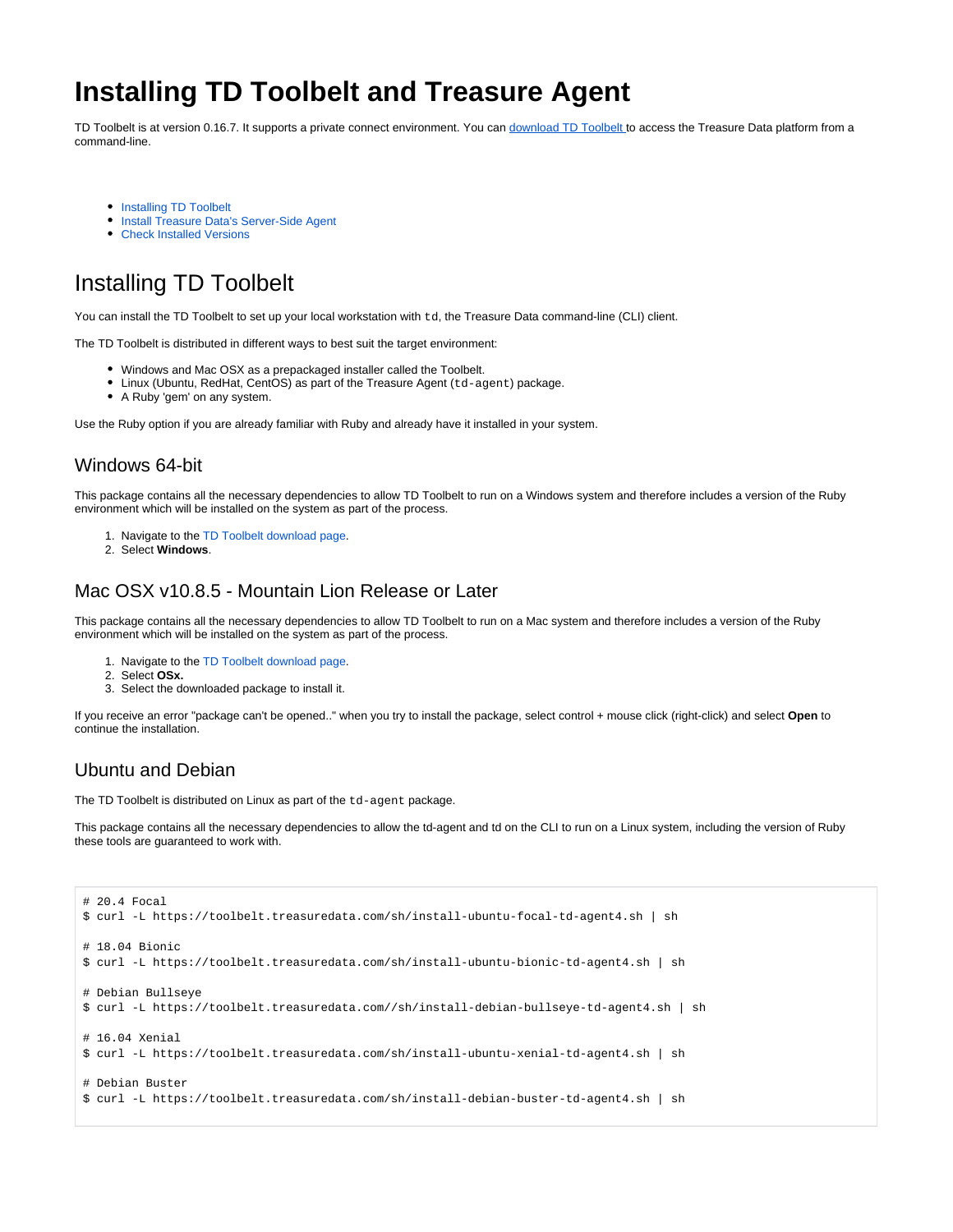#### Legacy support for EOL versions is still available

```
# 14.04 Trusty
$ curl -L https://toolbelt.treasuredata.com/sh/install-ubuntu-trusty-td-agent3.sh | sh
# 12.04 Precise
$ curl -L https://toolbelt.treasuredata.com/sh/install-ubuntu-precise-td-agent3.sh | sh
# Debian Stretch (64-bit only) 
$ curl -L https://toolbelt.treasuredata.com/sh/install-debian-stretch-td-agent3.sh | sh
# Debian Jessie (64-bit only)
$ curl -L https://toolbelt.treasuredata.com/sh/install-debian-jessie-td-agent3.sh | sh
```
### RedHat and CentOS

The TD Toolbelt is distributed on Linux RedHat and CentOS as part of the td-agent package. TD Agent is our streaming log collector.

```
# Redhat/CentOS 7/8 td-agent4
$ curl -L https://toolbelt.treasuredata.com/sh/install-redhat-td-agent4.sh | sh
```
This package contains all the necessary dependencies to allow the td-agent and td on the CLI to run on a Linux system, including the version of Ruby these tools are guaranteed to work with.

Legacy support for EOL versions is still available.

```
# Redhat/CentOS 6 td-agent3
$ curl -L https://toolbelt.treasuredata.com/sh/install-redhat-td-agent3.sh | sh
```
#### Amazon Linux

The TD Toolbelt is distributed on Linux as part of the td-agent package. TD Agent is our streaming log collector.

```
# Amazon Linux 2 td-agent4
$ curl -L https://toolbelt.treasuredata.com/sh/install-amazon2-td-agent4.sh | sh
```
Legacy support for EOL versions is still available.

```
# Amazon Linux 1 td-agent3
$ curl -L https://toolbelt.treasuredata.com/sh/install-amazon1-td-agent3.sh | sh
```
# <span id="page-1-0"></span>Install Treasure Data's Server-Side Agent

This package contains all the necessary dependencies to allow the td-agent and td on the CLI to run on a Linux system, including the version of Ruby these tools are guaranteed to work with.

#### Ruby Gem

If you are familiar with Ruby, you can opt to install and maintain the td on the CLI as a gem. To install TD Toolbelt and its dependencies, simply run this command:

\$ gem install td

If you are using a Ruby environment manager such as xbevn or xvm, different versions of the TD Toolbelt can be confined within each project, environment or ruby version in use and you might need to install the td gem multiple times. Refer to the Upgrading, Ruby Gem section below for more information.